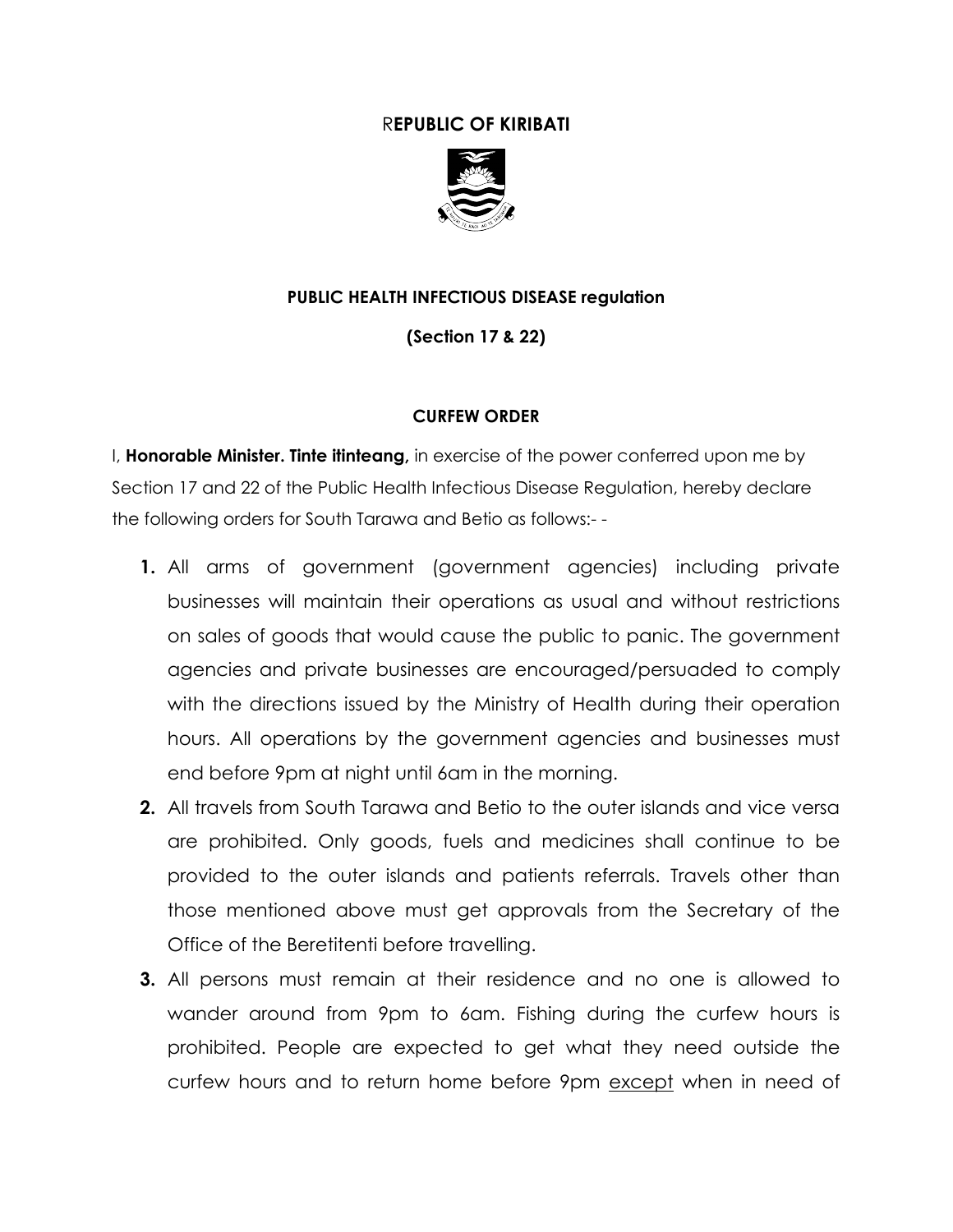medication from the hospital, police or fire extinction services, this does not require permission from the Office of the Beretitenti.

- **4.** Workers whose services are urgently required may be allowed to attend their work place during the curfew hours provided they have received approvals from the Office of the Beretitenti. The Kiribati Police Service is ordered to provide assistance to bring requests to the Office of the Beretitenti for approval.
- **5.** All social gatherings like bingo games, drinking kava and alcohol including all kinds of gatherings are hereby prohibited. All Church leaders are hereby reminded to make arrangements for their church services/prayers to align with this new norm and to inform their members to comply with this new arrangement.
- **6.** All schools on South Tarawa and Betio shall be closed and to be alert to new directions and arrangements for the schools next week.
- **7.** All police officers are hereby ordered to ensure that this order is complied with by the public.
- **8.** Any person who contravenes any conditions of this order commits an offence and will be liable to be arrested by the police or imprisonment.
- **9.** In case of any inconsistencies between this version and the Kiribati version, the Kiribati version shall prevail.

# **THIS ORDER IS EFFECTIVE UNTIL FURTHER ORDER IS ISSUED.**

Dated ……………….

………………………………………

HON. DR. TINTE ITINTEANG MINISTER FOR HEALTH